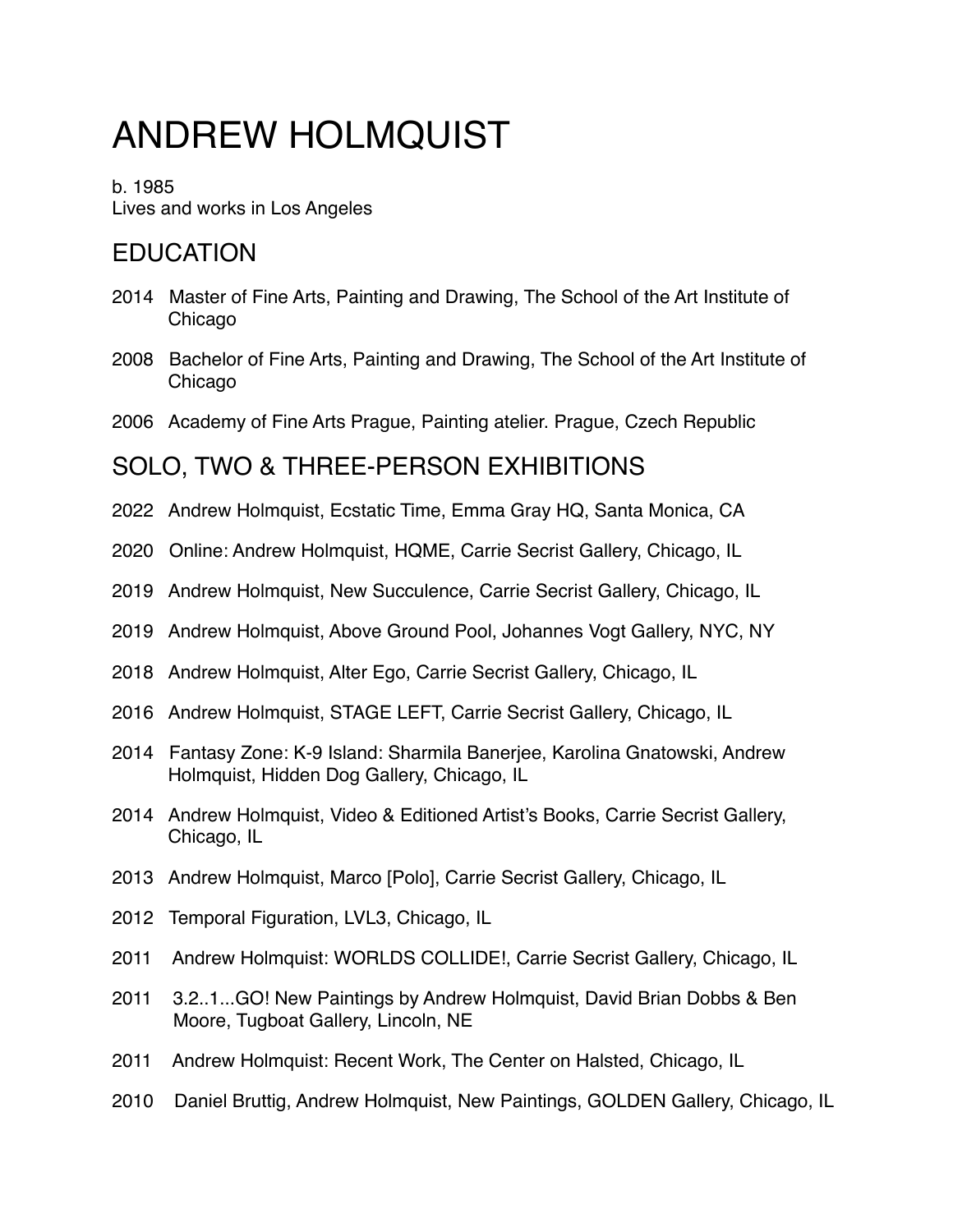- 2010 Andrews, Miller, Holmquist, Jolie Laide Gallery, Philadelphia, PA
- 2010 Ject [sub, ob, ab, in, inter, pro, re], Slow, Chicago, IL
- 2009 Big Mess, GOLDEN Gallery, Chicago, IL

#### GROUP EXHIBITIONS

- 2022 Under My Skin, Campeche, Mexico City, Mexico
- 2021 Angle of Repose, Poker Flats, Williamstown, MA
- 2021 Plain Air, Carrie Secrist Gallery, Chicago, IL
- 2020 Drive-By-Art (Public Art in This Moment of Social Distancing), Los Angeles, CA
- 2019 Parallels to this Fictional Universe, Botschaft & L'oiseau Présente…, Berlin, Germany
- 2018 A Strong Desire, PS120, Berlin, Germany
- 2017 Eternal Youth, The Museum of Contemporary Art Chicago, Chicago, IL
- 2016 Drama Queer, Queer Arts Festival, Vancouver, Canada
- 2016 We're Separate Together Now, Slow, Chicago, IL
- 2015 Baudrillard's America, Andrew Rafacz Gallery, Chicago, IL
- 2015 Duck Show, Minotaur Projects, Los Angeles, CA
- 2014 Ground Floor, Hyde Park Art Center, Chicago, IL
- 2014 Master of Fine Art Thesis Exhibition, The School of the Art Institute of Chicago, Chicago, IL
- 2014 Rocket Run, Nebraska Wesleyan University, Lincoln, NE
- 2014 Burn It Down, Heaven Gallery, Chicago, IL
- 2014 Fruit/Flowers/Appliances, LVL3, Chicago, IL
- 2014 Under The Radar, Cumberland Gallery, Nashville, TN
- 2012 The Magic Flute, Golden Gallery, NYC, NY
- 2012 Small Packages, Cumberland Gallery, Nashville, TN
- 2012 Euphemize, Slow, Chicago, IL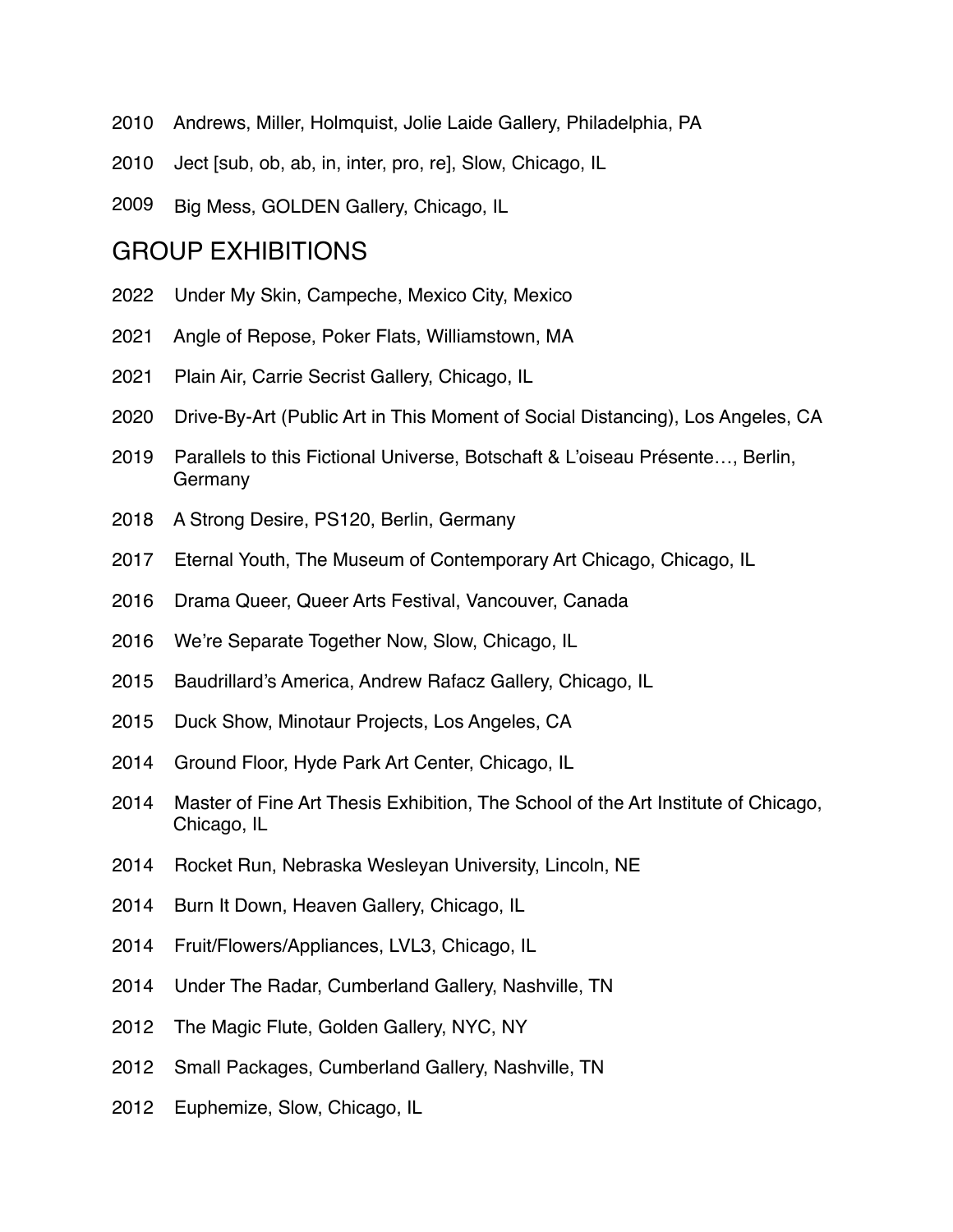- 2011 Head, Slow, Chicago, IL
- 2011 The Ghost Show Part II, Small Space, Milwaukee, WI
- 2010 Art Loop Open, Chicago, IL
- 2010 Exhibition 6.04102010, MVSEUM, Chicago, IL
- 2010 Tough Guy, Subbasement, Baltimore, MD
- 2010 Booze and Bacon, Slow, Chicago, IL
- 2009 Paul Who?, Slow, Chicago, IL
- 2009 Of Infinite Light, Eight Oh One, Milwaukee, WI
- 2008 SAIC Bachelor of Fine Art Thesis Exhibition, The School of the Art Institute of Chicago, Chicago, IL
- 2007 Big Sky, LG Space, The School of the Art Institute of Chicago, Chicago, IL
- 2006 2+2, Galleria Doubner, Prague, Czech Republic

#### HONORS AND AWARDS

Carrie Ellen Tuttle Fellowship

Luminarts Cultural Foundation Fellowship

SAIC Merit Scholarship

### LECTURES

- 2018 Artist lecture and conversation with critic Laurie Rojas, Das Kapital, Berlin, Germany
- 2016 Artist lecture and conversation with art historian David Getsy, Soho House, Chicago, IL
- 2015 Visiting Artist Lecture, The School of the Art Institute of Chicago, IL
- 2014 Panel Discussion with artist Marc Swanson and gallerist Jefferson Godard, EXPO Chicago, IL
- 2013 Artist Lecture, The School of the Art Institute of Chicago, IL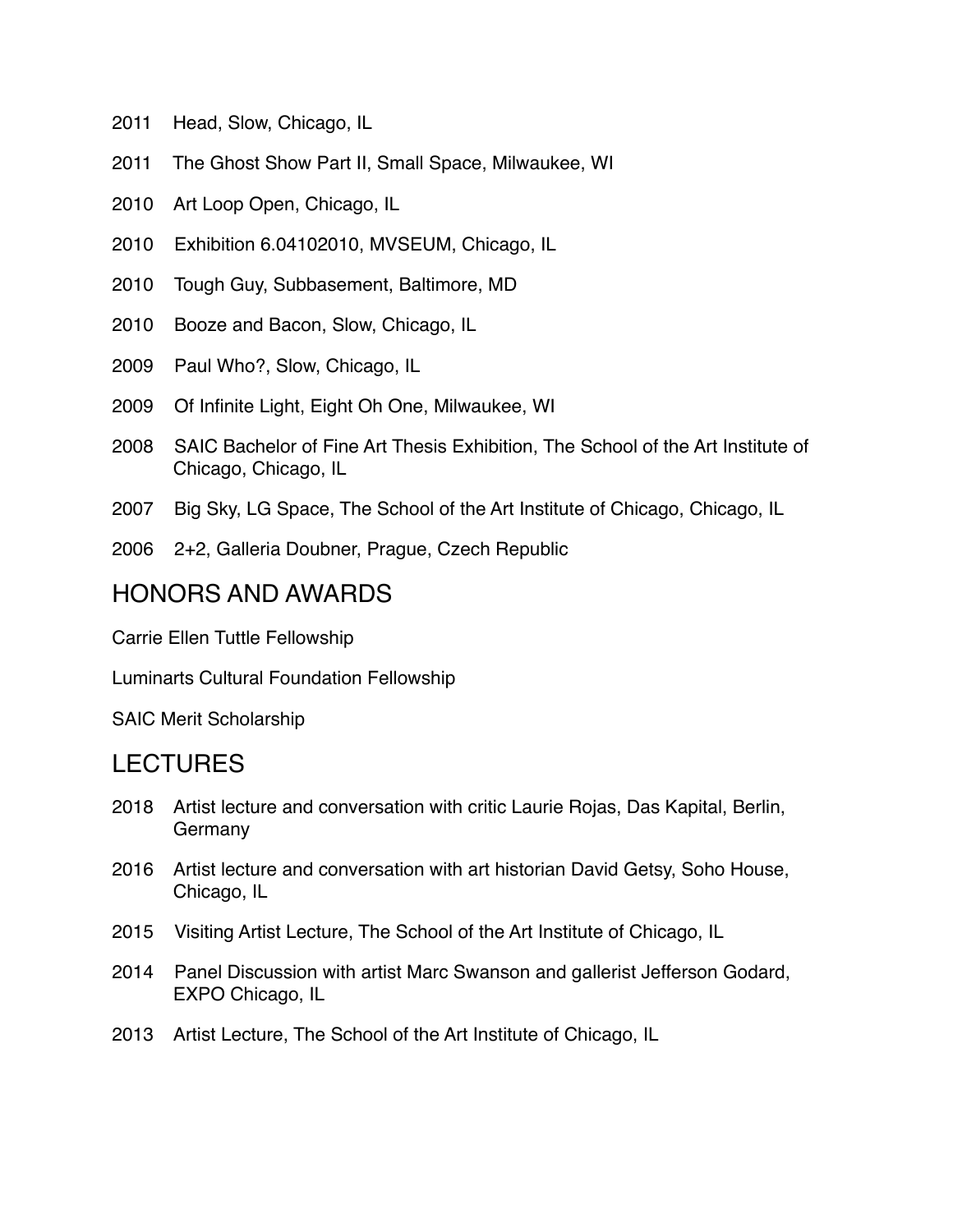## PUBLIC COLLECTIONS

The Rachofsky Collection, The Warehouse, Dallas, TX

University of Illinois-Chicago, Chicago, IL

Illinois State Museum, Chicago, IL

JPMorgan Chase Art Collection, New York City, NY

Fidelity Art Collection, Boston, MA

The Progressive Art Collection, Mayfield Village, Ohio

BMO Harris Art Collection, Chicago, IL

First Midwest Bank Collection, Chicago, IL

Joan Flasch Artist Book Collection, SAIC, Chicago, IL

Special Collections Library, University of Chicago, Chicago, IL

## SELECTED BIBLIOGRAPHY

Dambrot, Shana Nys, "Review: Andrew Holmquist: Ecstatic Time" Art and Cake, March 11, 2022

"Artforum: Must See: Andrew Holmquist: Ecstatic Time" Artforum, February 11, 2022

Calobrisi, Amanda Joy, "Review: Plain Air at Carrie Secrist Gallery" ADF Webmagazine, June 27, 2021

Nafziger, Christina, "Interview with Andrew Holmquist" Create! Magazine, July 3, 2020

Staples, Samuel, "A Strong Desire and the Commodification of a Liberation Movement" Berlin Art Link, August 15, 2018

"Image of the Day: Andrew Holmquist, Fuckboy, 2018" Elephant, August 11, 2018.

Yood, James, "Top 10 Chicago Exhibitions of 2016" Art Ltd, January/February, 2017

Reaves, Kelly, "Breakout Artists 2016: Chicago's Next Generation of Image Makers: Andrew Holmquist" Newcity, May 2, 2016

Zarley, B. David, "Andrew Holmquist: Beyond The Crimson Veil (With Apologies To Doctor Strange" New American Painting, March 1, 2016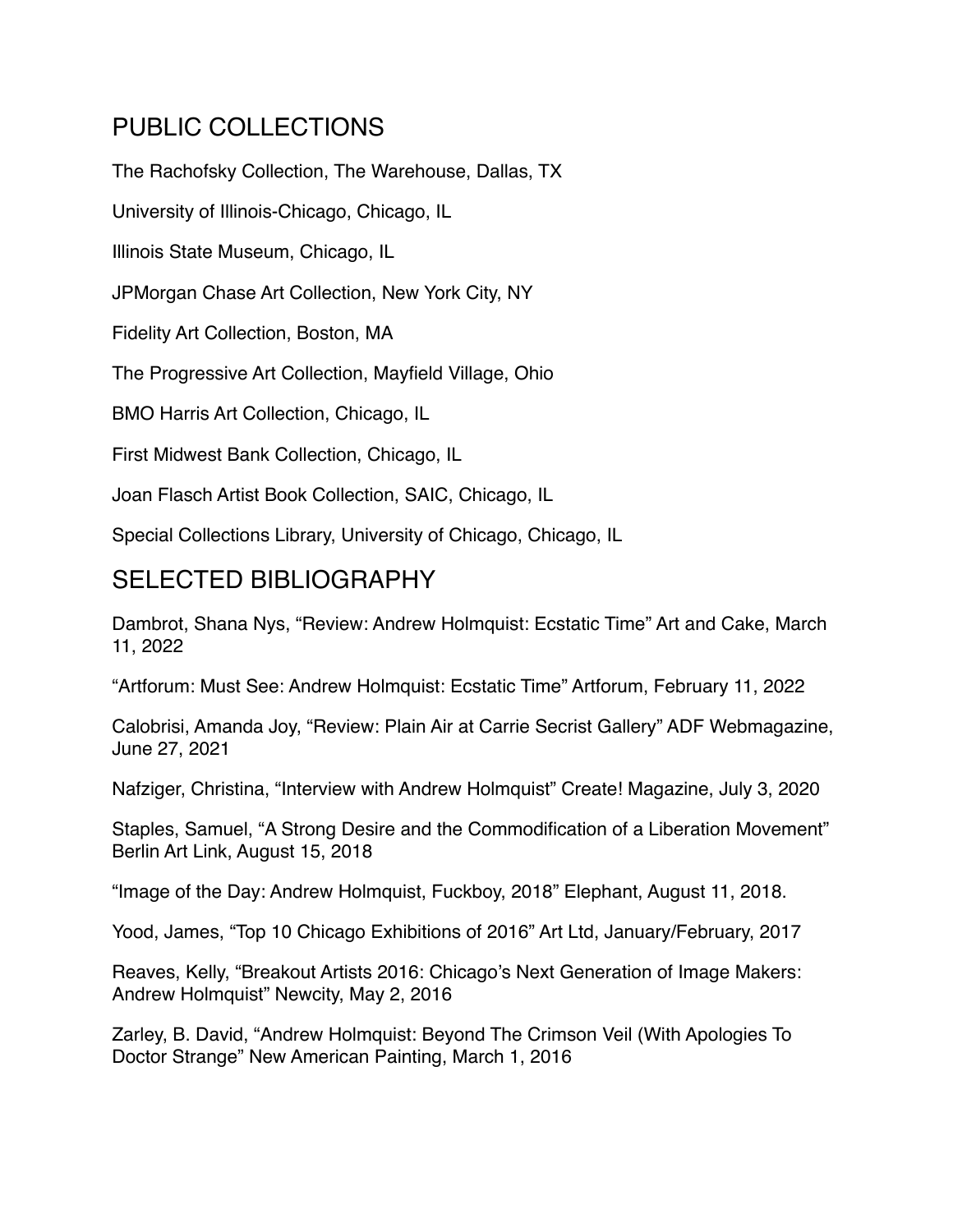Picard, Caroline, "Art Seen: Chicago: Andrew Holmquist/Carrie Secrist" The Seen, February 23, 2016

Reaves, Kelly, "Review: Andrew Holmquist: Stage Left/Carrie Secrist Gallery" Newcity, February 16, 2016

Senese, Jorie, "Andrew Holmquist, "Stage Left" at Carrie Secrist Gallery" Third Coast Review, February 4, 2016

Sierzputowski, Kate, "Andrew Holmquist's Articulation Through Destruction" INSIDE/ WITHIN, May 21, 2015

Blake, Kevin, "In A Painter's World: An Interview with Andrew Holmquist" Bad At Sports, July 2, 2014

Bertran, Britton, "Top 5 Exhibitions of 2013" Bad At Sports, January 6, 2014

Foumberg, Jason, "Review: Andrew Holmquist at Carrie Secrist Gallery" Modern Painters, December, 2013

Morris, Matt, "Eye Exam: Painting Super Bodies," Newcity, October 1, 2013

Foumberg, Jason, "Top 5 Painting Exhibitions of 2011," Newcity, December 21, 2011

Mooney, Kevin, "Andrew Holmquist," Painttube, November 1, 2011

Millar, Chris, "Review: Andrew Holmquist/Carrie Secrist Gallery," Newcity, October 11, 2011

Ritchie, Abraham, "Review: Andrew Holmquist:Worlds Collide," Flavorpill, October, 2011

Hazel, Tempestt, "Worlds Collide! An Interview with Andrew Holmquist," Flavorpill, October 9, 2011

Amir, "Andrew Holmquist," Beautiful/Decay, September 28, 2011

Niendorf, Emmaline, "Top Art Exhibitions for September 2011," Simply Magnificent, September 16, 2011

ArtSlant Chicago Staff, "ArtSlant Chicago Fall Review," ArtSlant, September 9, 2011

Klein, Paul, "The Opening of Chicago's Fall Art Season," Art Letter, September 8, 2011

Ruiz, Steve, "Seven Artists of the Week - My Only Life," Chicago Art Review, December 22, 2010

Art Initiative Verfhond, "100: Andrew Holmquist," A Thousand Living Painters, October 31, 2010